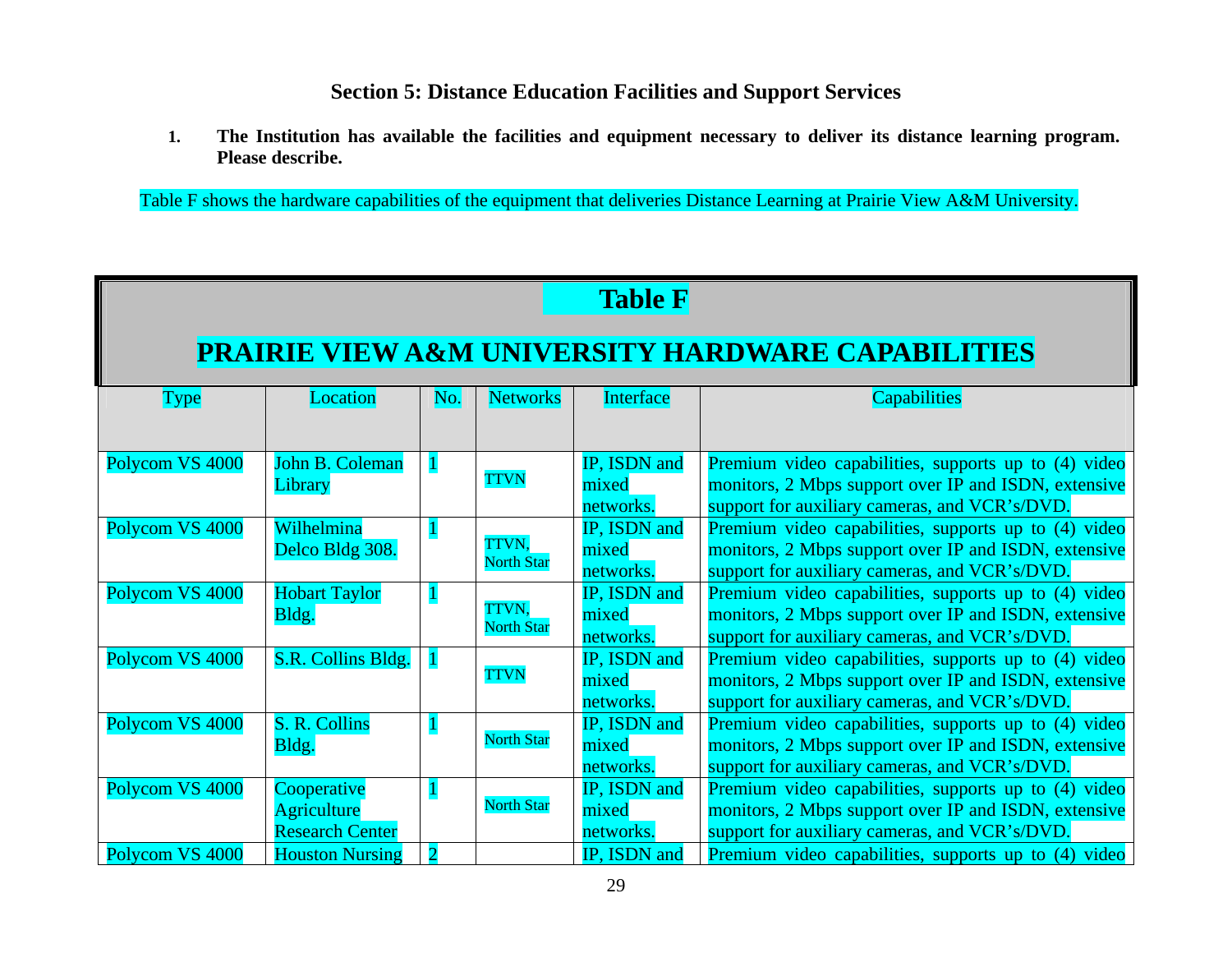|                           | Center                   |                         | TTVN,             | mixed               | monitors, 2 Mbps support over IP and ISDN, extensive                                                       |
|---------------------------|--------------------------|-------------------------|-------------------|---------------------|------------------------------------------------------------------------------------------------------------|
|                           |                          |                         | <b>North Star</b> | networks.           | support for auxiliary cameras, and VCR's/DVD.                                                              |
| Polycom VSX 8000          | <b>New Science</b>       |                         |                   | IP, ISDN and        | Professional grade audio/video capabilities, uses the                                                      |
|                           | <b>Building</b>          |                         | <b>North Star</b> | mixed               | industry's most advance video technologies. Integrated                                                     |
|                           |                          |                         |                   | networks.           | SoundStation VTX 1000 for superior sound and                                                               |
|                           |                          |                         |                   |                     | calling. Dual Channel Siren 14 technology.                                                                 |
| Tele-Pho-See              | <b>APAA Office</b>       |                         | <b>North Star</b> | IP                  | Internet/IP Videophone for the desktop with video answering<br>machine, touch screen and PSTN connectivity |
| Polycom VS 4000           | <b>Northwest</b>         | $\overline{2}$          |                   | IP, ISDN and        | Premium video capabilities, supports up to (4) video                                                       |
|                           | <b>Graduate Center</b>   |                         | North Star,       | mixed               | monitors, 2 Mbps support over IP and ISDN, extensive                                                       |
|                           |                          |                         | <b>Pub Net</b>    | networks.           | support for auxiliary cameras, and VCR's/DVD.                                                              |
| Polycom VSX 8000          | Wilhelmina               |                         |                   | IP, ISDN and        | Professional grade audio/video capabilities, uses the                                                      |
|                           | Delco Bldg.              |                         | North Star,       | mixed               | industry's most advance video technologies. Integrated                                                     |
|                           |                          |                         |                   | networks.           | SoundStation VTX 1000 for superior sound and                                                               |
|                           |                          |                         |                   |                     | calling. Dual Channel Siren 14 technology.                                                                 |
| <b>MCG 100</b>            | <b>New Science</b>       |                         |                   | IP, ISDN and        | High End multipoint video gateway used for multipoint                                                      |
|                           | Bldg.                    |                         | North Star,       | mixed               | video/audio conference and bridging. Connected to the                                                      |
|                           |                          |                         |                   | networks.           | IP banckbone (H323 conferencing/bridging), (2) ISDN                                                        |
|                           |                          |                         |                   | 10/100              | (H320 conferencing/bridging) and POTS for audio                                                            |
|                           |                          |                         |                   | <b>Ethernet PRI</b> | conferencing.                                                                                              |
|                           |                          |                         |                   | T1 CAS              |                                                                                                            |
| <b>Visual Concert</b>     | All VS 4000 and          | 8                       |                   | <b>Connect</b>      | Shares data from the PC, can connect to dedicated PC                                                       |
|                           | <b>VSX 8000</b>          |                         | North Star,       | directly to the     | or a laptop directly to the VGA connection on the back                                                     |
|                           | systems except           |                         |                   | <b>CODEC</b> via    | of the CODEC. Data files, presentations, movie files,                                                      |
|                           | Delco 308, COOP          |                         |                   | the VGA port.       | graphics and other documents can shared to all site                                                        |
|                           | <b>Extension and the</b> |                         |                   |                     | connected within the conference.                                                                           |
|                           | Library                  |                         |                   |                     |                                                                                                            |
| Elmo EV2000AF             | All VS 4000 and          | $\overline{\mathbf{8}}$ |                   | SVHS,               | Built-in close-up lens, 12X optical zoom,<br>24X                                                           |
|                           | <b>VSX 8000</b>          |                         | North Star,       | Composite           | electronic. Auto/manual focus                                                                              |
|                           | systems except           |                         |                   |                     |                                                                                                            |
|                           | Delco 308, COOP          |                         |                   |                     |                                                                                                            |
|                           | <b>Extension and the</b> |                         |                   |                     |                                                                                                            |
|                           | Library                  |                         |                   |                     |                                                                                                            |
| <b>Instructor Station</b> | All VS 4000 and          | $\overline{9}$          | North Star,       | <b>IP(Ethernet)</b> | Stations are a variation of P4 2 gig $+$ with DVD players                                                  |
|                           | <b>VSX 8000</b>          |                         | <b>Campus</b> net |                     | and Windows XP.                                                                                            |
|                           | systems except           |                         | Internet          |                     |                                                                                                            |
|                           | Delco 308, and           |                         |                   |                     |                                                                                                            |